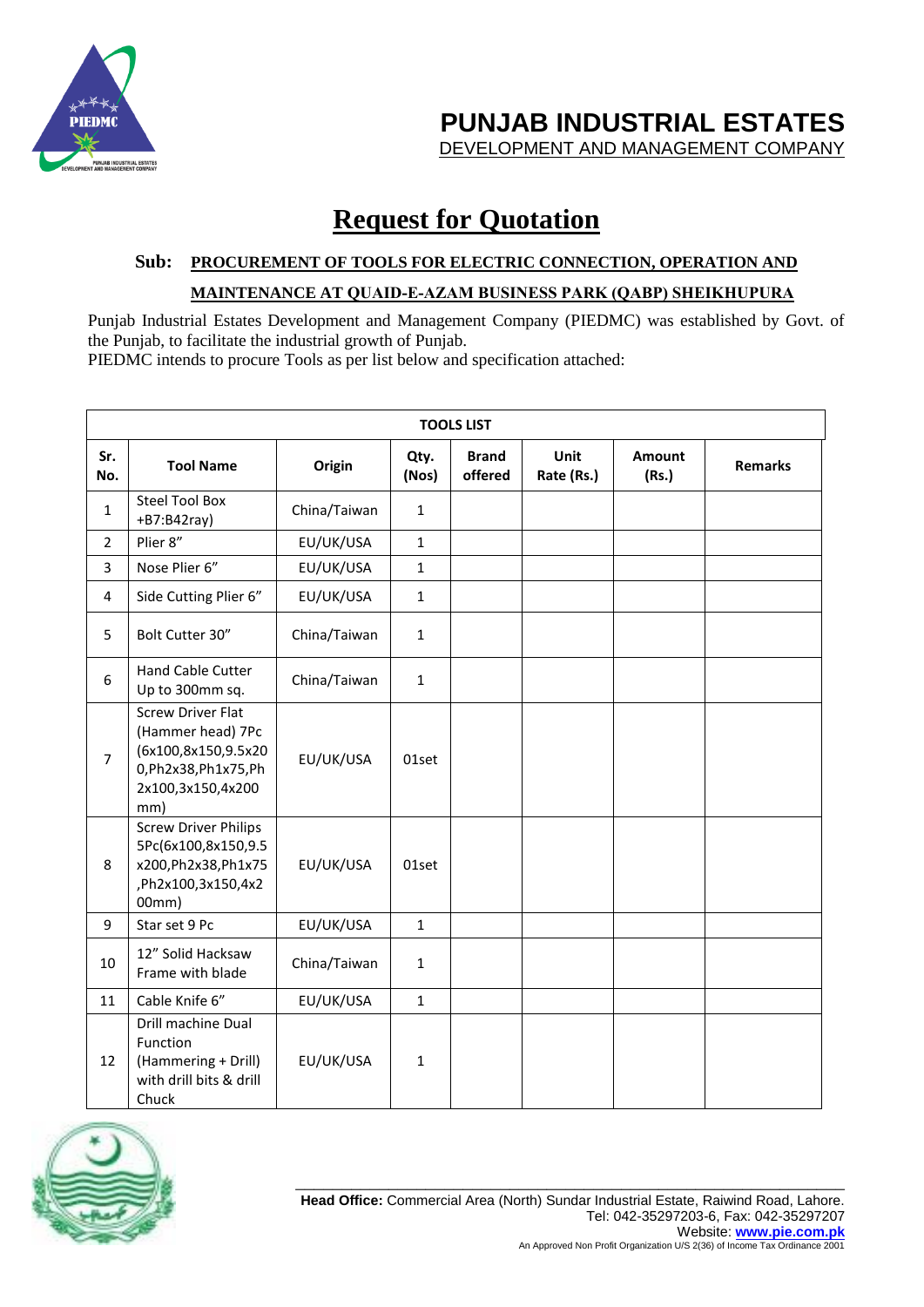

## **PUNJAB INDUSTRIAL ESTATES**

DEVELOPMENT AND MANAGEMENT COMPANY

| 13 | Gas Cylinder 2kg<br>with gas torch<br>burner gun                              | China/Taiwan/<br>Local   | $\mathbf{1}$   |  |  |  |
|----|-------------------------------------------------------------------------------|--------------------------|----------------|--|--|--|
| 14 | Line Man Safety belt                                                          | <b>WAPDA</b><br>Approved | $\overline{2}$ |  |  |  |
| 15 | Chain block hoist<br>ratchet lever pulley<br>2 ton<br>with gripper 24mm<br>sq | China/Taiwan             | $\mathbf 1$    |  |  |  |
| 16 | FRP Ladder Height<br>30ft                                                     | <b>WAPDA</b><br>Approved | $\mathbf{1}$   |  |  |  |
| 17 | Digital Clamp On<br>Multimeter<br>(True RMS) 1000A<br>AC                      | EU/UK/USA                | 1              |  |  |  |
| 18 | Hammer 5kg                                                                    | China/Taiwan/<br>Local   | $\mathbf{1}$   |  |  |  |
| 19 | Hammer 2kg                                                                    | China/Taiwan/<br>Local   | 1              |  |  |  |
| 20 | Chisel (6" or 10")                                                            | China/Taiwan/<br>Local   | $\overline{2}$ |  |  |  |
| 21 | Spanner set open<br>12Pcs (6-32mm)                                            | EU/UK/USA                | $\mathbf{1}$   |  |  |  |
| 22 | Spanner set ring<br>12Pcs (6-32mm)                                            | EU/UK/USA                | $\mathbf{1}$   |  |  |  |
| 23 | Lugs press hydraulic<br>16mmsq.to<br>400mmsq.                                 | China/Taiwan             | $\mathbf 1$    |  |  |  |
| 24 | Allen-key set T-<br>handle (2mm to<br>10mm)                                   | EU/UK/USA                | 1              |  |  |  |
| 25 | Socket wrench set<br>(10mm to 32mm)                                           | EU/UK/USA                | 01 Set         |  |  |  |
| 26 | Adjustable wrench<br>12"                                                      | EU/UK/USA                | $\mathbf 1$    |  |  |  |
| 27 | Measuring tape<br>length: 5meter                                              | China/Taiwan             | $\mathbf{1}$   |  |  |  |
| 28 | Measuring tape<br>Steel length:<br>30meter                                    | China/Taiwan             | $\mathbf 1$    |  |  |  |

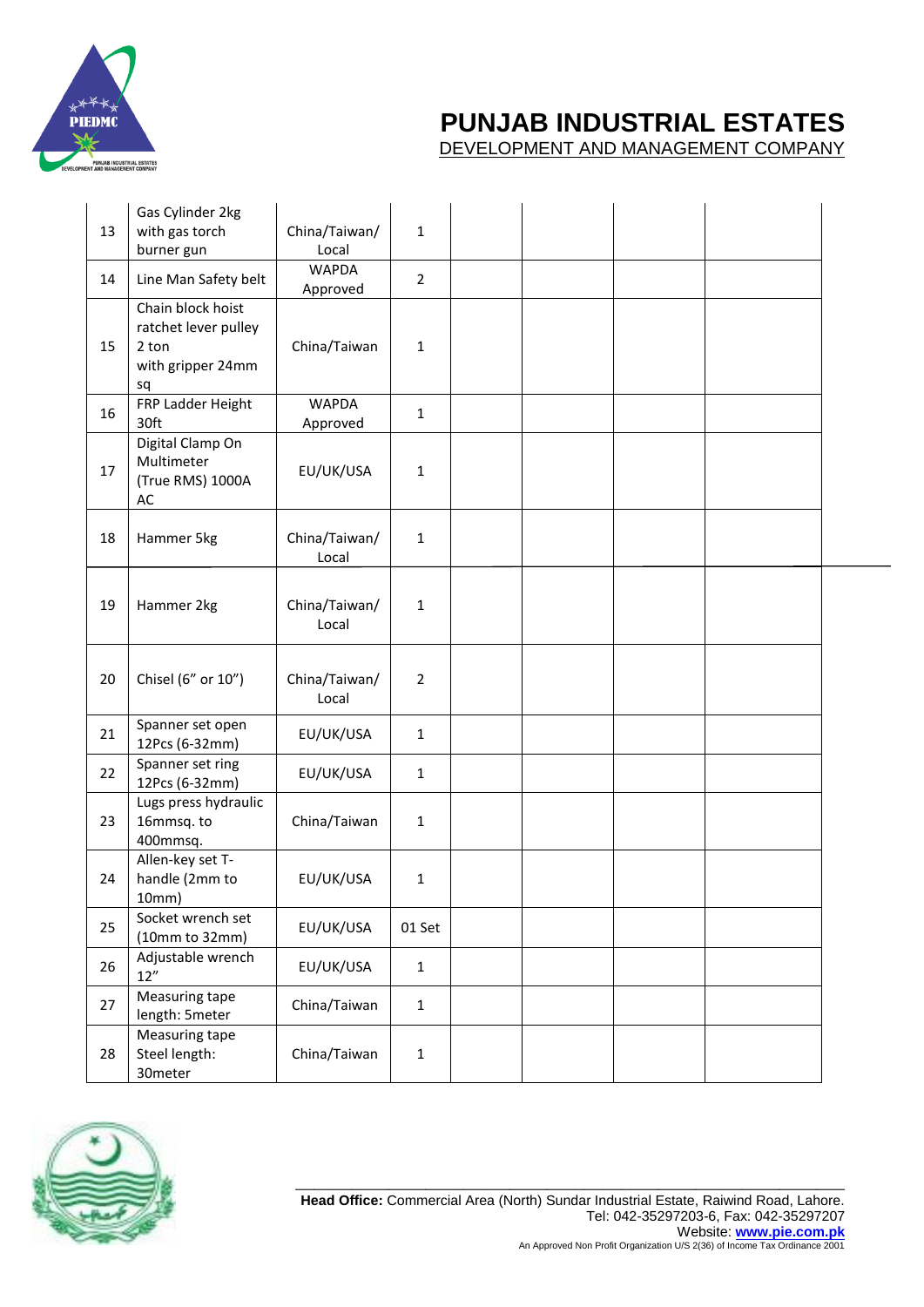

## **PUNJAB INDUSTRIAL ESTATES**

DEVELOPMENT AND MANAGEMENT COMPANY

| 29 | Measuring tape<br>Fiberglass<br>length:100 meter                  | China/Taiwan             | $\mathbf{1}$   |  |  |  |  |
|----|-------------------------------------------------------------------|--------------------------|----------------|--|--|--|--|
| 30 | File round type 12"                                               | China/Taiwan/<br>Local   | $\mathbf{1}$   |  |  |  |  |
| 31 | File half round type<br>12"                                       | China/Taiwan/<br>Local   | $\mathbf{1}$   |  |  |  |  |
| 32 | File Flat type 12"                                                | China/Taiwan/<br>Local   | $\mathbf{1}$   |  |  |  |  |
| 33 | Lineman Safety<br>Gloves (H.T)                                    | <b>WAPDA</b><br>Approved | $\overline{2}$ |  |  |  |  |
| 34 | HT Detector/High<br>Voltage Detector                              | China/Taiwan             | $\mathbf{1}$   |  |  |  |  |
| 35 | Disconnecting Rod/<br>D Rod 12ft                                  | <b>WAPDA</b><br>Approved | $\mathbf{1}$   |  |  |  |  |
| 36 | Grinder (Size 4")<br>with<br>Cutting disk 4" &<br>Grinder disk 4" | EU/UK/USA                | $\overline{2}$ |  |  |  |  |
| 37 | 11KV portable<br>Ground set (Earth<br>Set)                        | EU/UK/USA                | $\mathbf{1}$   |  |  |  |  |
| 38 | Hole Saw<br>25,35,50,70,95,120                                    | China/Taiwan/<br>Local   | 02<br>each     |  |  |  |  |
| 39 | Bench Vise (8 Inch<br>Jaw size)                                   | China/Taiwan             | $\mathbf{1}$   |  |  |  |  |
| 40 | <b>Measuring Wheel</b>                                            | China/Taiwan             | $\mathbf{1}$   |  |  |  |  |
| 41 | Electric Lineman<br>Safety Shoes<br>(8, 8, 9, 9)                  | <b>WAPDA</b><br>Approved | 04 set         |  |  |  |  |
| 42 | 90' Rope and Pulley<br>(Over Head Line<br>Working)                | China/Taiwan/<br>Local   | $\mathbf{1}$   |  |  |  |  |
| 43 | <b>Electrical Safety</b><br>helmet                                | China/Taiwan/<br>Local   | 4              |  |  |  |  |
|    | <b>Total Amount without Taxes (PKR)</b>                           |                          |                |  |  |  |  |
|    | GST 17%                                                           |                          |                |  |  |  |  |
|    | <b>Total Amount with all applicable Taxes (PKR)</b>               |                          |                |  |  |  |  |